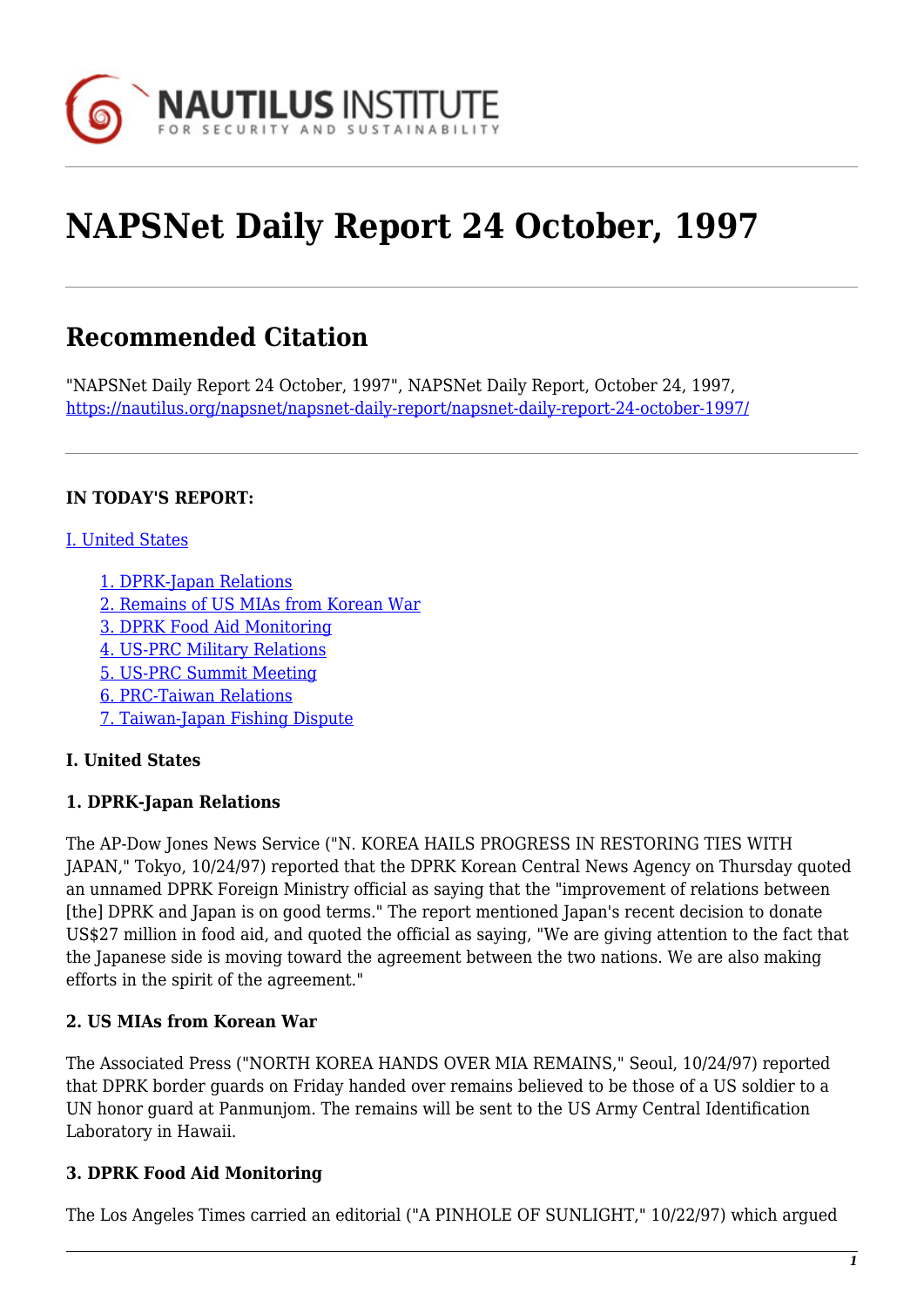that, now that the DPRK has agreed to allow more foreign observers to monitor the distribution of food aid, "How freely these observers are able to move about could provide an important clue to how serious North Korea might be in wanting better relations with the world outside." The editorial added, "That the world's most reclusive state is now, even in a small way, opening itself to scrutiny is a clear sign of how desperate its plight has become. For what outside observers are seeing is not just the results of nature's ravages but the consequences of a mindless and failed system that, like so many of North Korea's pitiful citizens, seems to be slowly, painfully, inexorably dying."

#### <span id="page-1-0"></span>**4. US-PRC Military Relations**

The Associated Press (Robert Burns, "US SEEKS INSIGHT ON CHINA MILITARY," Washington, 10/24/97) reported that the US is seeking a clearer view of the PRC's defense planning and priorities, its military doctrine and training, and its calculations about US military strength. Aides to US Defense Secretary William Cohen say he intends to press the issue when he travels to Beijing next month, the article reported. Michael Swaine, a PRC expert at the federally supported Rand Corporation, was quoted as saying, "The basic bottom line is to build a better base of understanding between the two militaries." The article pointed out that while the PRC has been reducing the size of its 3 million-man land army, it has put new emphasis on projecting naval and air power. Peter Rodman, director of national security programs at the Nixon Center for Peace and Freedom, was quoted as saying that the security problem that the PRC poses for the US "is future rather than present, potential rather than actual." Rodman argued that the PRC must be pressed to be as "open, honest and accessible" as the US military is. Aside from encouraging more openness, the Clinton administration seeks to complete a US-PRC agreement on military maritime and air cooperation, to pressure the PRC to not sell nuclear arms-related or ballistic missile technologies to non-nuclear states, and to build on shared geopolitical interests, such as a peaceful reunification of the Korean Peninsula, the article stated.

Taiwan's Central News Agency (Bill Wang, "US WANTS TO ENGAGE AS WELL AS DETER PLA," Washington, 10/23/97) reported that Randall Schriver, senior country director for the PRC, Taiwan, Hong Kong and Mongolia in the Office of the US Secretary of Defense, said Thursday that US military engagement with the PRC is aimed at both articulating US policies and intentions and demonstrating US military capabilities in order to deter the PRC People's Liberation Army (PLA) "in the event of the relationship going in the direction no one wants." Schriver stated, "it is important for them (the PLA) to understand our capabilities and know what we can bring to bear on a situation which would involve conflict that, again, no one wants." Schriver said that US objectives for a military relationship with the PRC have been consistent, among which are developing a better understanding of the PLA's modernization efforts, pursuing the relationship to sustain the support of US allies who do not want to contain the PRC, and promoting operator-to-operator dialogue to avoid misunderstanding on the ground. In preparing for the upcoming US-PRC summit, Schriver said, the US Defense Department is working hard on a military maritime safety agreement in line with the objectives of minimizing misunderstanding and miscalculations at sea. He said that the US is also trying to articulate the framework for military contacts between the two sides. Meanwhile, he said, the Defense Department is trying to reach an agreement with the PLA on cooperation in humanitarian and disaster relief, which he emphasized is very important as part of confidencebuilding measures, as well as being a strong signal to the region that the two sides not only are not adversaries but also can work together on problems and regional challenges.

#### <span id="page-1-1"></span>**5. US-PRC Summit Meeting**

The Los Angeles Times carried an opinion piece by Xu Jiatun, a former PRC official living in the US ("PERSPECTIVE ON THE U.S./CHINA SUMMIT," 10/24/97) which argued that PRC President Jiang Zemin's "aim is not to make America into an enemy; rather it is to weaken America's ability to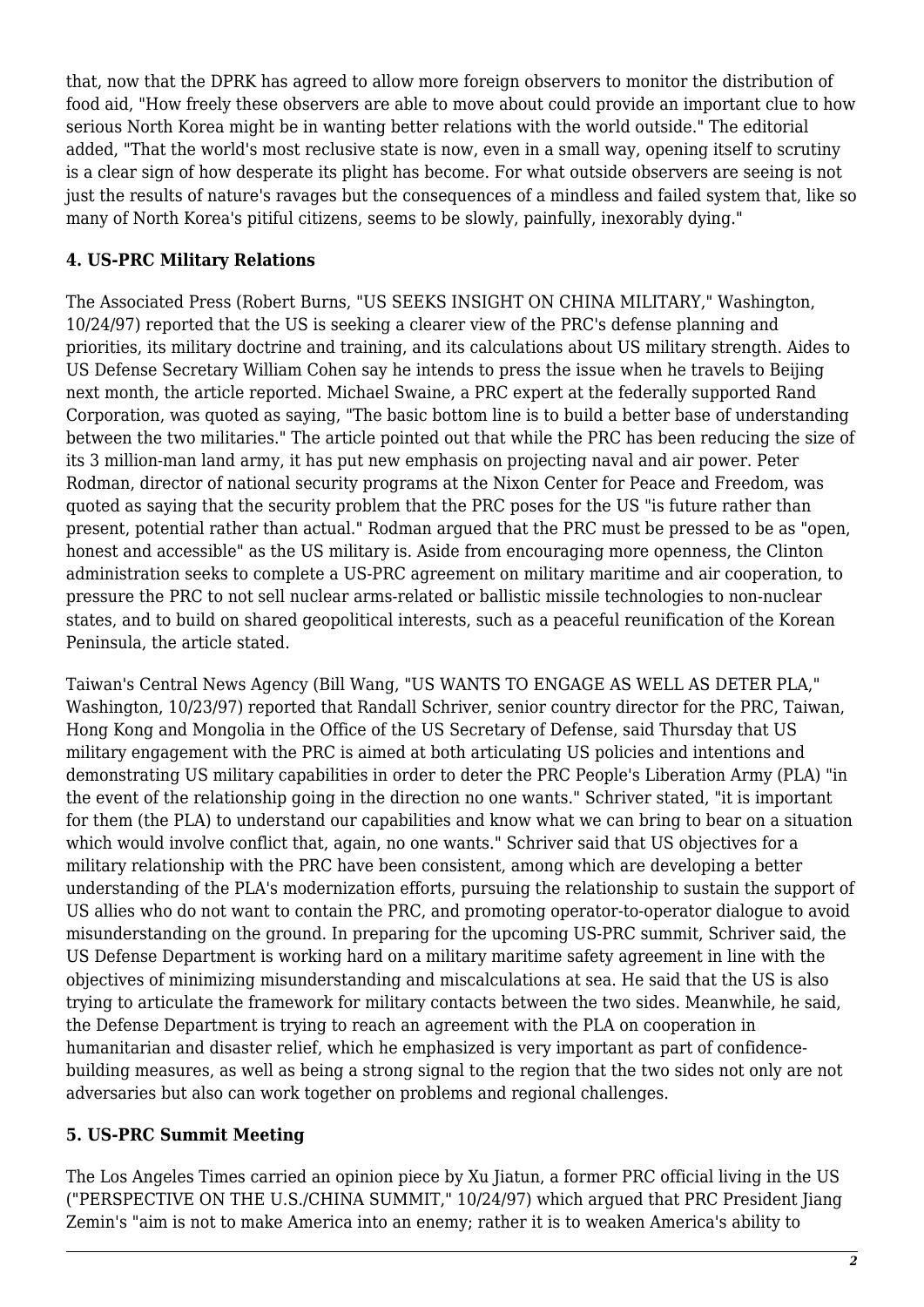confine China and to establish a long-term relationship with the U.S. that will benefit China's economy." The article argued that, during the upcoming summit with US President Bill Clinton, Jiang may make concessions on a range of issues, but he will request that the US further restrict Taiwan's efforts toward independence and cut back on US weapons sales to Taiwan. The article said, "If Clinton can deliver on these two items, Taiwan independence forces are sure to be suppressed and Jiang will not have to resort to the use of force to resolve the Taiwan question. On this basis, a new Sino-American relationship can be established." The author concluded that "This meeting between Bill Clinton and Jiang Zemin ... can create a new strategic arrangement in which the two countries peacefully co-exist and develop for the next few decades.

## <span id="page-2-0"></span>**6. PRC-Taiwan Relations**

The Taiwanese Central News Agency (Chang Lung & Eva Chen, "BEIJING OFFICIALS DENY NOT TO TALK WITH TAIWAN DURING LEE'S TENURE," Beijing, 10/24/97) reported that officials from the PRC Central Office for Taiwan Affairs (COTA) on Thursday denied reports that the PRC will refuse to negotiate with Taiwan for the remainder of Taiwan President Lee Teng-hui's tenure. The officials remarked that promoting political negotiations across the Taiwan Strait is and will remain of utmost significance to the PRC, and that this cannot be done without talking to Taiwan. Reports had quoted former US Assistant Secretary of State for Asian Affairs John Holdrige as saying that he had been told by Xiong Guangkai, deputy chief of the general staff of the People's Liberation Army and military representative to COTA, that as long as Lee Teng-hui remains the ROC president, it is unlikely talks between the two sides of the Taiwan Strait can be resumed. [Ed. note: See "PRC-Taiwan Relations" in the US Section of the October 23 Daily Report.]

## <span id="page-2-1"></span>**7. Taiwan-Japan Fishing Dispute**

The Taiwan Central News Agency (Sofia Wu, "ROC VOWS TO DEFEND FISHING RIGHTS AROUND TIAOYUTAIS," Taipei, 10/24/97) reported that Chang Chin-chu, director of the East Asian and Pacific Affairs Department of the Taiwan Ministry of Foreign Affairs, on Friday expressed concern over Japan's alleged high-handed actions against Taiwan fishing boats operating in waters near the Tiaoyutai islands, which are claimed by Taiwan, the PRC and Japan. Chang said the Taiwan government must receive guarantees on the rights of Taiwan fishermen to operate in traditional fishing grounds near the disputed island group before it will sign a new fishery accord with Japan. "We'll push Japan to conduct a third-round meeting with our country as soon as possible to resolve the longstanding disputes over Tiaoyutai fishing rights," Chang added.

The NAPSNet Daily Report aims to serve as a forum for dialogue and exchange among peace and security specialists. Conventions for readers and a list of acronyms and abbreviations are available to all recipients. For descriptions of the world wide web sites used to gather information for this report, or for more information on web sites with related information, see the collection of [other](http://www.nautilus.org/napsnet/resources.html) [NAPSNet resources.](http://www.nautilus.org/napsnet/resources.html)

We invite you to reply to today's report, and we welcome commentary or papers for distribution to the network.

Produced by [the Nautilus Institute for Security and Sustainable Development](http://www.nautilus.org/morenaut.html).

Wade L. Huntley: [napsnet@nautilus.org](mailto:napsnet@nautilus.org) Berkeley, California, United States

Timothy L. Savage: [napsnet@nautilus.org](mailto:napsnet@nautilus.org) Berkeley, California, United States